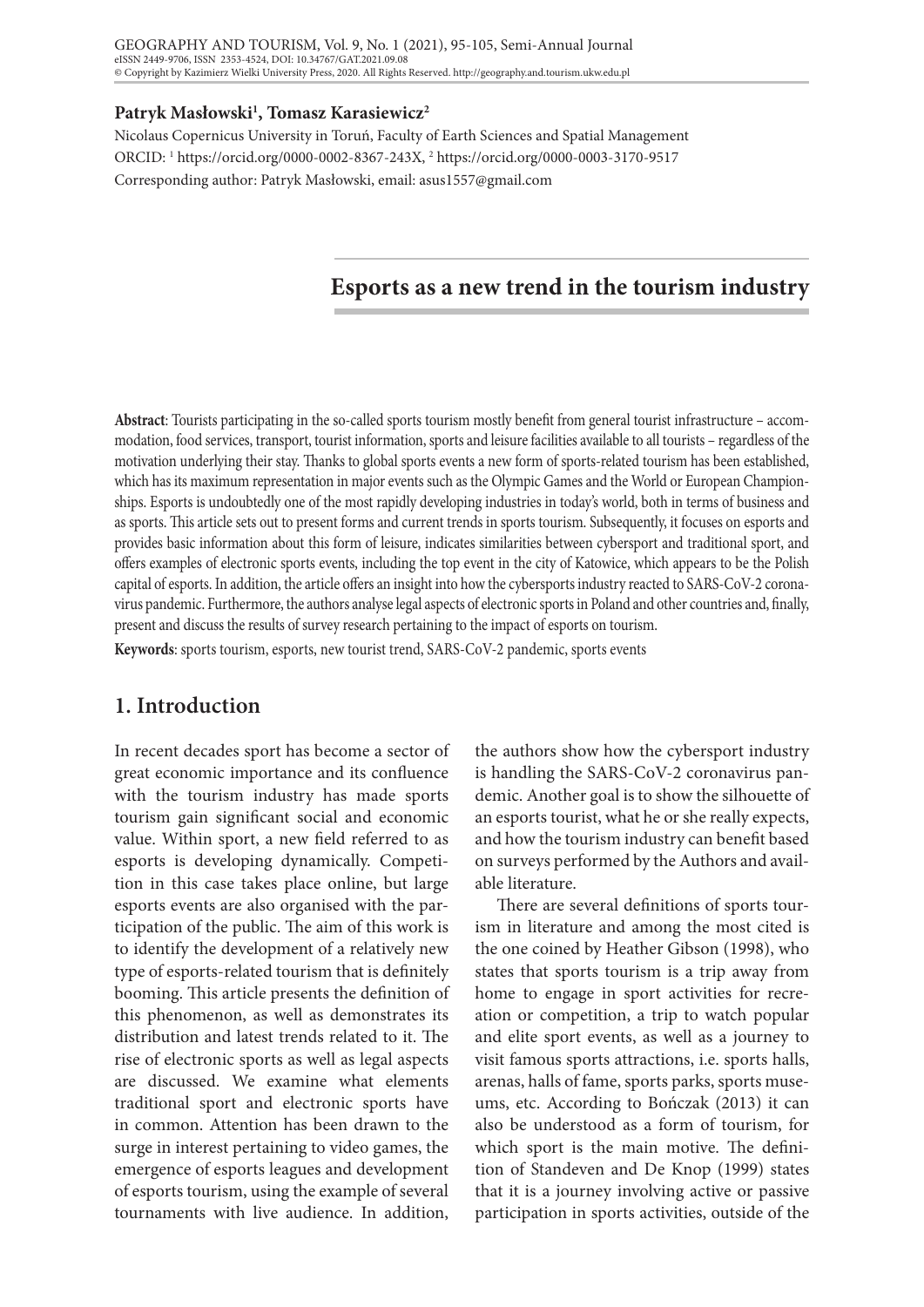environment in which one lives on a day-today basis. Pawlikowska-Piechotka (2016) argue that the tradition of active or passive participation in sporting events was present in Europe as early as 3000 years ago, for example in the ancient Greek Olympic games.

The field of sports tourism, its specificity and trends, are discusses extensively by Kazimierczak and Malchrowicz-Mośko (2013), Malchrowicz-Mośko (2018) and Pawlikowska-Piechotka (2016). On the other hand, literature related to electronic sports is arguably inadequate, considering esports is a recent phenomenon. Although individual Polish publications on the topic can already be found: Cypryjański (2017), Rosiak (2018), Hodowany (2020), Sosnowski (2020) and Cajsel (2020), foreign papers were first to touch upon the issue, e.g. Antón (2018) or Vegara-Ferri et al. (2020).

Sports event tourism is one of the forms of sports tourism defined as a journey taken for the purpose of competing, spectating or cheering during organised sports competitions (Gibson, 1998). Tourist traffic associated with participation in various events is often one of the most important elements of tourist demand. Malchrowicz-Mośko (2018) explains that some destinations, states, regions or local governments use sport events to promote their tourist offer, making them a factor attracting tourists to the place. Most popular and frequently attended are major events of international importance, such as the Olympics and championship tournaments in various disciplines, which attract

the biggest crowds to stadiums. Sport events are frequented by individuals who actively enter competitions – athletes – as well as passive participants – fans. Therefore, one can distinguish active and passive tourism of sporting events. Active sports tourism applies to those who travel with the aim of performing a particular sport. The partakers include both professional athletes, who receive remuneration for their sports performance, and amateurs wishing to experience the sense of rivalry, who perceive physical exertion through the prism of leisure or entertainment, deriving pleasure from satisfying vanity and snobbism. This group of participants does not partake in intense physical activity during the duration of sports events, and it includes, e.g. supporters, sports activists or volunteers. Fans intentionally devote their spare time and own finances to spectate sports events, but some of the staff members participate passively, yet professionally, i.e. coaches, doctors, physiotherapists, activists, journalists, businessmen and so forth.

The aim of the study was to gain knowledge about esports and its impact on the tourism industry, especially in the situation of the SARS-COV2 pandemic. Furthermore, a survey was conducted via online forums among active e-players within the gaming community to shed some light on their interest in esports and live participation in esports-related events. The survey also included questions pertaining to further development of esports tourism and the esports industry as such.

## **2. Research methodology**

The methodology of our research consisted of two parts. The first stage involved researching available literature and online resources due to the prevailing global situation related to the COVID-19 pandemic. No esports events were organised with the presence of the public. The second part featured a detailed survey of the esports community. Sampling was to a certain extent hindered by the availability of respondents, hence the study sample cannot be unequivocally regarded as representative (Babbie, 2004). The research tool was a survey prepared in Google Forms, consisting of three parts: general inquiries about esports, sports

tourism and behaviours associated with the activity, and the development of esports tourism in the future. The questionnaire contained fifteen questions addressed to the gaming community. Each respondent completed the survey remotely and independently. Respondents were asked to recall the days when they could watch live and/or participate in electronic sports competitions as fans, volunteers or players. The respondents were people actively interested in esports, who participated in tournaments several times. In the second stage of the study the obtained responses were summarised and examined.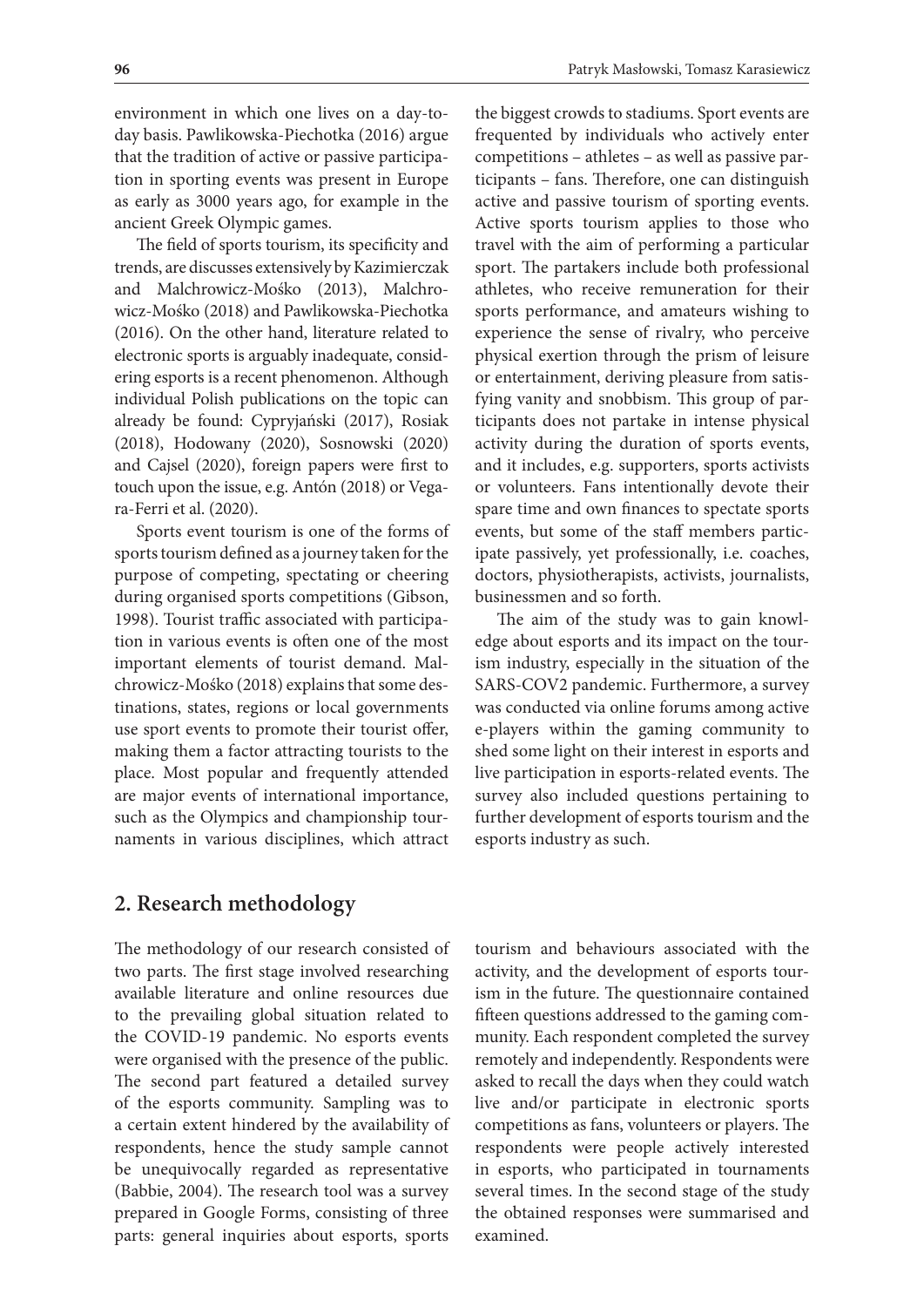## **3. Results**

#### **3.1. Trends in sports tourism**

Pursuit of sports tourism is becoming a lifestyle today. The rising number of sport events of different ranks and levels of difficulty and emerging new sports that can be practiced in almost every corner of the globe make sports tourism develop more dynamically than ever before, and it has become a phenomenon of our time. There is no "great sport" without "great tourism", as evidenced by international sporting events with a global reach, for instance the Olympic Games. Kazimierczak and Malchrowicz-Mośko (2013) presented several newer trends, involving progressive commercialization associated with the development of sports services and the sport commodities industry, which renders sport an object of consumption and transforms a tourist-athlete into a customer. This phenomenon goes hand in hand with the growing diversity of sports and tourist offer, examples of which include jogging, Nordic walking, surfing or kitesurfing. The authors point to growing focus on specific target groups interested in sports and tourism activities where the number of participants increases, especially in older age groups (40–60 years old). Kazimierczak and Malchrowicz-Mośko (2013) believed that there is a growing interest in sporting events that are governed by rituals and rules of a particular sport. Currently, the most notable sports events gather large number of viewers, are very interactive and extensively covered in the media. Such events usually take the form of mega, special or hallmark events. Rietkerk (2020) predicts that in the future more cities will pursue the organization of major electronic sports events. Preliminary analyses show this was an attractive option for forward-thinking cities striving to increase their revenue from tourism while presenting their city to younger demographic groups. The biggest of the cybersport events usually gather several thousand spectators and often take place in the United States, Asia and on the Old Continent. The most recognizable are Dreamhack, The World Electronic Sports Games (WESG), Intel Extreme Masters (IEM) and the League of Legends World Championship. WESG feature the highest prize pool reaching several million dollars. These events attract a great number of live spectators and online viewers. Table 1 lists the five biggest events in history held in various arenas. These tournaments took place in many locations and had prize pools at times exceeding millions of dollars. De la Navarre (2020) prepared a compilation that shows events attracting the largest number of fans in esports history. The results from the subsequent editions of IEM and the League of Legends World Championship, which did beat the previous year's results, were at the time unknown.

| Name of tournament                    | Date                          | Location                                            | Viewers live | Viewers online | Prize pool  |
|---------------------------------------|-------------------------------|-----------------------------------------------------|--------------|----------------|-------------|
| LoL World Championship<br>2015        | $01 - 31.10.$<br>2015         | Paris, London,<br>Brusells, Berlin                  | 43 000       | 36 000 000     | \$2 130 000 |
| CFS World Championship<br>2017        | 30.11-03.12.<br>2017          | Xi'an                                               | no data      | 37 000 000     | \$850 000   |
| LoL World Championship<br>2016        | 29.09-29.10.<br>2016          | San Francisco,<br>Chicago, New<br>York, Los Angeles | 47 268       | 43 000 000     | \$5 070 000 |
| <b>IEM Katowice</b><br>2017           | $25 - 26.02$<br>03-05.03.2017 | Katowice                                            | 173 000      | 46 000 000     | \$250 000   |
| LoL Mid-Season Invita-<br>tional 2018 | $03 - 20.05$ .<br>2018        | Adlershof,<br>Paris                                 | >7000        | 60 000 000     | \$1 370 520 |

**Table 1.** Five biggest esports tournaments in history and their viewing ratings (Source: prepared based on de La Navarre, 2020)

Explanation of abbreviations: LoL – League of Legends; CSF – Crossfire Stars; IEM – Intel Extreme Masters.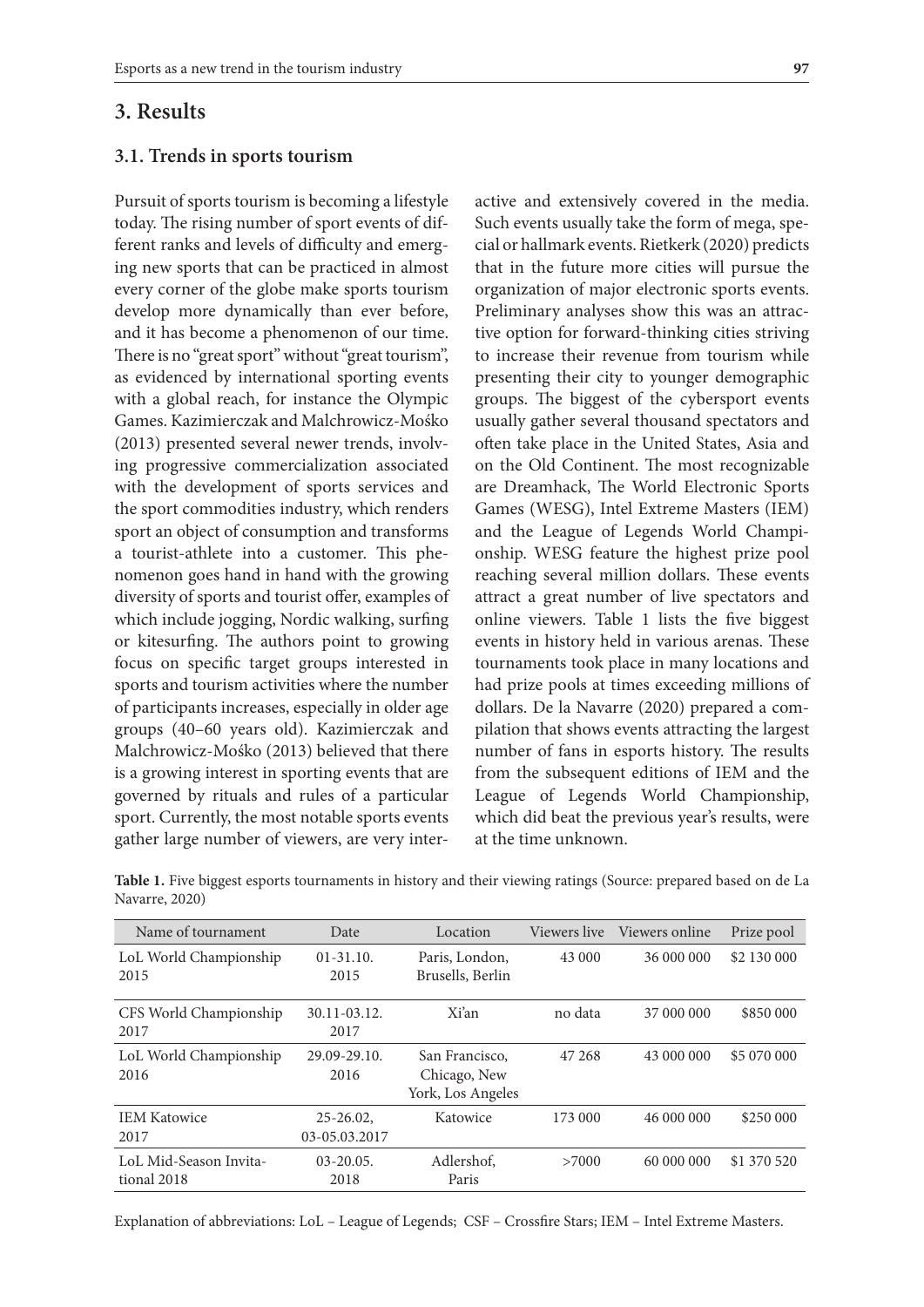Member of Electronic Sports League (ESL – a company organising some of the biggest electronic sports tournaments, including those in Poland), Ulrich Schulze, posted a tweet on social media (eslgaming.com) to show the origin of the audience visiting one of the first and biggest events related to electronic sports – ESL One Frankfurt held in Germany in 2014. Fans from all over the world came to Europe to cheer for their favourite players. They travelled from around the world to reach one of the most important financial metropolises and watch their idols regardless of the costs or distance. As far as the Polish market is concerned, Intel Extreme Masters has definitely made its mark on the esports map. It has been held annually since 2013 (Rosiak, 2018) (except for the pandemic years) in Katowice Spodek (sports and entertainment hall, due to its futuristic construction locally called "Spodek", i.e. *saucer*), which is filled up to the last seat time after time (TVP Sport, 2019). Owing to its continuous development and a growing number of attractions in recent years, IEM finals in Poland have reached a considerable size, breaking new records every year. During the first edition 50,000 fans came to the Katowice Spodek arena. Year later, in 2015, the number of registered supporters reached 104.000, and in the subsequent year the event attracted 114.000 esports enthusiasts (Alkier and Demirkiran, 2019). In order to avoid overcrowding, the organisers of the 2017 edition divided the event into two consecutive

#### **3.2. Elementary of esports**

Computer games can be divided into two categories – those focused on a single player experience, and those where players compete with one another in what is referred to as multiplayer mode. The second category contributed to a global success of several game titles, such as Quake, Counter-Strike, League of Legends, StarCraft and Warcraft, which are the leading games in the world of electronic sports. These games can be divided into the following categories: First Person Shooter (FPS), popularly called just "shooters" are predominantly embedded in the war setting (Counter-Strike, Call of Duty, Battlefield). The goal usually involves eliminating the opponents. Players' objective in Multiplayer Online Battle Arena (MOBA)

weekends. In 2019 more than 174.000 fans from 60 countries watched live games held at Katowice Spodek (TVP Sport, 2019). In addition, the show was broadcasted in 21 languages on various streaming channels and on live television. Organisers have also reported that the broadcasts of the event reached 230 million viewers and again broke the record of viewership as far as the ESL tournament is concerned. Such a great success was possible due to the fact that the tournament was attended by the best players from the world, competing for a total of 2.5 million dollars in prizes (Hodowany, 2020). The event in 2018 gathered 173 thousand fans (over a period of several days), and it should be noted that Katowice has a population of a little less than 300 thousand inhabitants (Rosiak, 2018). IEM as the largest "congress" event in Katowice also exerts a huge impact on the development of business tourism. This affects different spheres of economic and social life. Tens of thousands of visitors make considerable profit for the capital of the Silesian voivodeship. This phenomenon was also observed in other countries. According to a report by Duran (2019), the League of Legends European Championship (LEC) Finals held in Rotterdam, which lasted merely two days, brought in more than 2.6 million dollars in revenue for the city economy. Esports fans are therefore most certainly tourists. Unfortunately, the pandemic reality interfered with these predictions and plans.

games is to destroy the main building in the enemy base, usually called "Nexus". Recently, League of Legends has been at the forefront in terms of popularity and prize pools among MOBA games. Most common sports games are football simulators Fédération Internationale de Football Association (FIFA, Pro Evolution Soccer). This field has its own structures that are often officially supported by sports federations (e.g. Polish Football Association). Battle Royale games are among the newest trends in esports alongside MOBA games.

Esports is a form of sports competition in computer games, which is attracting increasingly more participants. Rivalry may take place in a recreational form, but also during official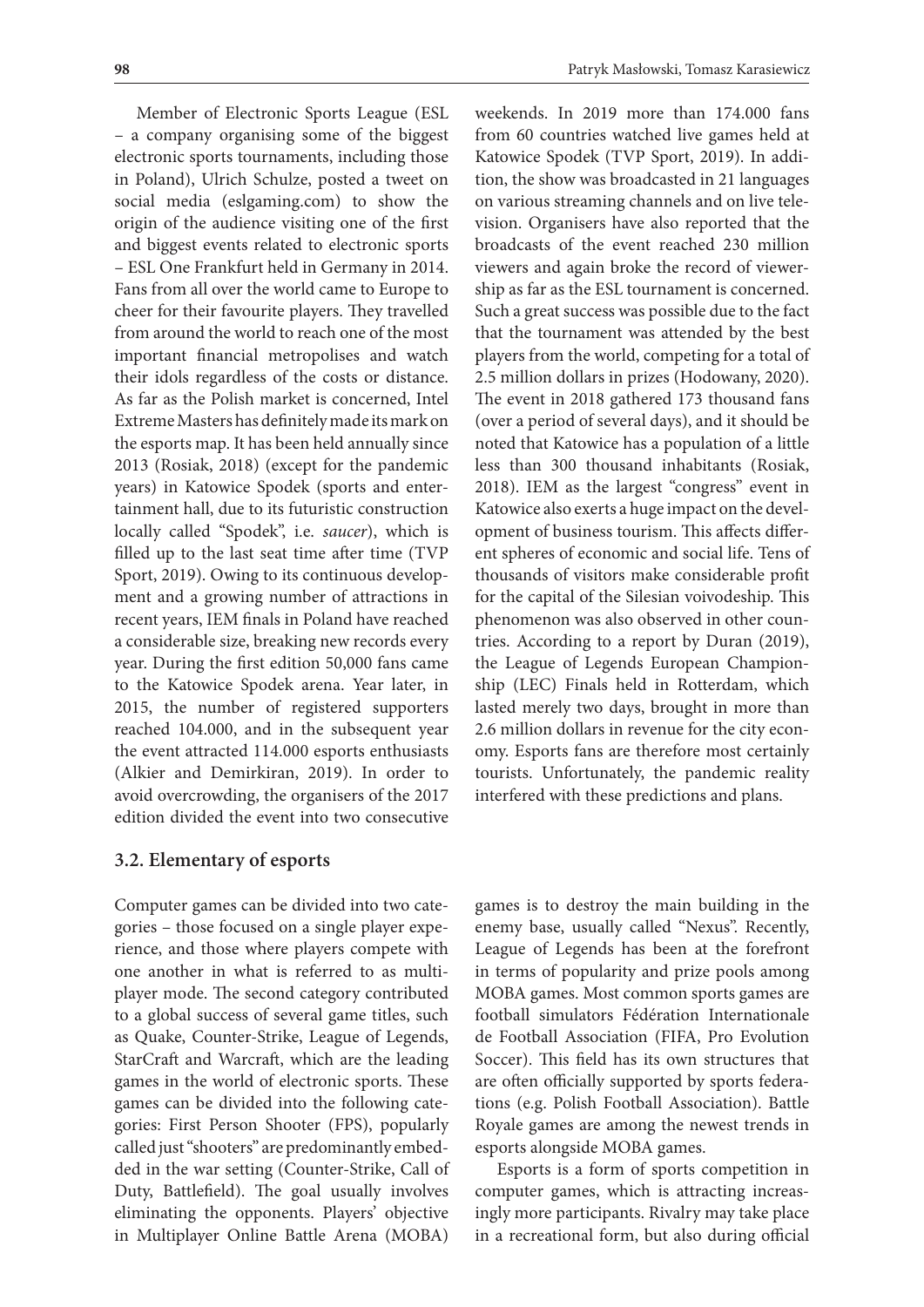tournaments organised and sponsored by the most recognizable corporations and brands in the world. It is difficult to determine the beginning of esports development. Pioneering early-century competitions, such as the World Cyber Games (WCG), or leagues, for instance the Cyberathlete Professional League (CPL), have laid the foundations for the phenomenon that is now followed around the world by hundreds of millions of fans. At the beginning of the 21st century, in South Korea, a global business emerged, which strived to popularise video-game competitions. WCG, the largest to date electronic sports event was held there. It attracted players from all over the world in various games available on the market at that time. The event was broadcasted live on a specialised online platform, streamed for 24 hours a day. Esports began to evolve dynamically at the beginning of the current millennium – a process that commenced with the first mass-available high-performance computers capable of ensuring smooth online gaming. In just a few years games became so popular that people started playing all over the world. Today's level of electronic sport has made it possible to organise professional tournaments, which are held on large stadiums and can gather tens of thousands of people. Many times arenas fill up entirely and, in addition, millions of people spectate the game via online broadcasts. Esports is a phenomenon dependent on video games, but not all video games can be considered as electronic sport. Games like FIFA have solidified their position in the cybersport industry. Popularity of other genres, such as FPS or Battle Royale, tend to fluctuate, and so does their position. This first mentioned

The Sports Act of 25 June 2010 lays down the rules for the practice and organisation of sport (Ustawa z dnia 25 czerwca 2010 r). On 20 July 2017 the said act of law was supplemented with a paragraph on esports. Paragraph 1, Article 2 provides the definition of sports: "Sport is any form of physical activity which, through ad-hoc or organised participation, contributes to building or improving one's physical and mental fitness, to developing social relationships and to enhancing sports performance

**3.3. Legal aspects of electronic sports in Poland and worldwide**

type of games has played a considerable role in competitions that originated from local events, such as small LAN (Local Area Network*)*  tournaments, and have developed into professional leagues and tournaments with a formal sporting structure (Antón, 2018). The spread of esports events has made it possible to fulfil young people's dreams of playing games and making a living from it. The best example is the 2019 World Champion in Fortnite, when Kyle "Bugha" Giersdorf, who at the time of winning the trophy was 16 years old, received 3 million dollars. The highest-paid professional players can earn up to several hundred thousand dollars a year. Extremely large number of people creating the gaming community attracted the interested of computer hardware manufacturers, who focus on this group as an opportunity to develop their marketing strategy related to esports. Cooperation with professional players resulted in the creation of specialized equipment designed for players. Dedicated companies have emerged that focus only on providing the best components for professional players and enthusiasts alike. The esports market has outrun the cinema market. Forecasts for 2020 predicted more than 1.5 billion dollars in gross revenue (Rosiak, 2018). Increasing availability of online streaming media platforms further aids the promotion of electronic sports worldwide. Twitch, most famous of said platforms, brings in an average of over 2.5 million users per day (Twitch Statistics&Charts), who watch and comment on playing various computer games. Mainstream TV stations launched channels solely dedicated to gaming – Polsat Games – or departments and programs about esports, e.g. TVP Sport or ESPN.

at any level". Paragraph 1a. complements that definition: "Sport is also considered to be competition based on intellectual activity, the aim of which is to achieve a sporting outcome." Biliński (2020) explains that this phrase significantly expands the existing concept of sport. At the same time, the wording of that provision should make it possible to classify at least some of the rivalry taking place in the gaming environment into the sphere of sport, since they have competitive character and are usually based on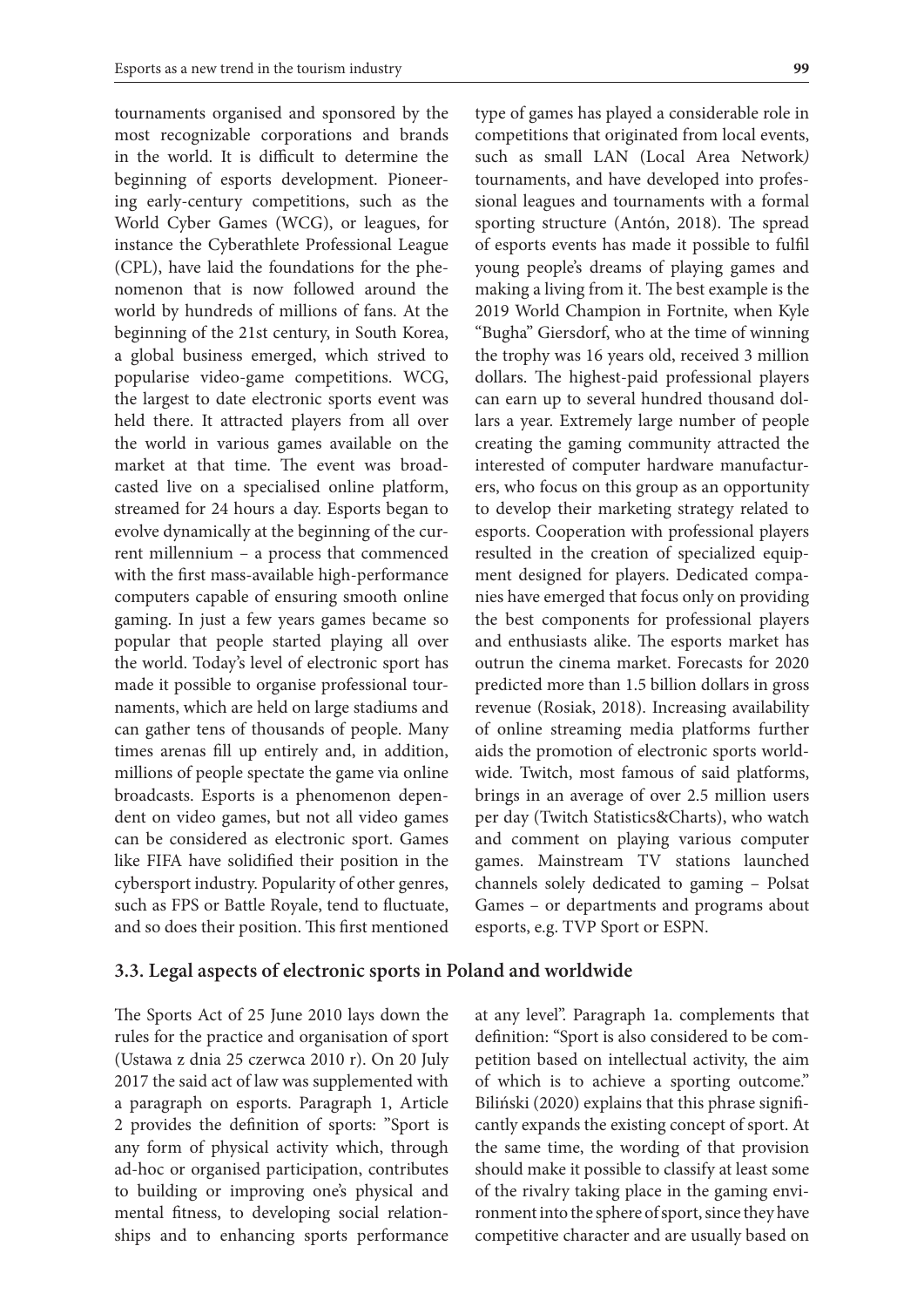a kind of intellectual activity. They also aim for a sport-related result. However, the possibility of considering an esports competition as a kind of sport within the meaning of the Sports Act is not devoid of controversies and leads to a number of legal problems. One of them is the fact that esports is not included among the disciplines featured at the Olympics, Paralympics or other federation recognized by the International Olympic Committee. This prevents the creation of a sports organization with the status of a Polish sports association. Biliński (2020) adds that not being able to establish a national federation makes it difficult to create consistent rules for esports competition or licensing of sports clubs. There is ambiguity regarding the possibility of supporting esports activity under the applicable regulations and the legal status of persons participating in various forms of electronic competition (Ustawa z dnia 25 czerwca 2010 r.; Ustawa z dnia 20 lipca 2017 r.). Cajsel (2020) argues that the popularity of this new sports and very likely systematic increase in sponsor-led expenditure will result in increasing professionalization of this form of activity. Regulations on hiring players and employment relations in esports are among the issues that require attention in the near future.

Asian countries, in particular South Korea, are considered pioneers in esports regulations. The support system for the video game industry and the development of esports is framed within two major legal acts, Law On The Promotion of The Video Game Industry of 28 April 2006, Number 7941 with subsequent amendments, and the Act On The Promotion of Esports of 17 February 2012, Number 11315 with subsequent amendments (Sosnowski, 2020). The latter is an example of an attempt to establish a legal framework for state action in the field of esports. Its main objectives are to improve the health of the electronic sports industry, develop infrastructure, and to promote esports as a form of leisure. There is also the International Federation of Esports, based in Korea and founded in 2009 by countries such as Denmark, Korea and Belgium. The organization in question seeks to have esports acknowledged as a form of sport, and to equate the status of e-athletes with traditional athletes. It also provides training courses to referees and creates documents specifying rules on doping and acceptable behaviour among players (Sosnowski, 2020). The U.S. State Department allows foreign players to enter the United States under a visa for "professional computer players". In the U.S. League of Legends has become considered a sport, and Russia went one step further, equalizing esports with traditional sports. Players from Russia compete under the auspices of the Ministry of Sports, and in 2020 they were given a chance to perform at the Olympics (Cypryjański, 2017).

#### **3.4. Electronic sport in the era of SARS-CoV-2 pandemic**

Since much of the world's population has been quarantined due to the pandemic, playing video games and the use of the internet has evolved significantly. Steam, one of the leading digital stores for desktop video games, has amassed over 24 million simultaneous online gamers (Steam: Game and Player Statistics, 2020), surpassing all previous records. It is worth mentioning that the platform has been in operation since 2003. Most events oscillate around online games, albeit they are typically played in local arenas to reduce network latency between players and to provide a better audience experience. The Coronavirus pandemic caused many of these events to be cancelled or switched to a fully online format. However, the demand and supply of esports content is

greater than ever before. A study conducted between 29 May and 28 June 2020 by Bossman at el., (2020) and Reitkrek (2020) aimed to show the dynamics of esports development in Europe, as well as to present changes in esports viewership caused by COVID-19. The sample included 10,715 respondents interested in electronic sports, aged 18–45, from western and northern European countries. The biggest changes have taken place in countries of Western and Southern Europe, such as Spain, where as many as 70% of respondents spent more time playing games than before the pandemic (Bosman et al., 2020). More than 60% increase was recorded in Great Britain, Italy and France, which may be due to strong lockdown restrictions or a simple desire to escape the problems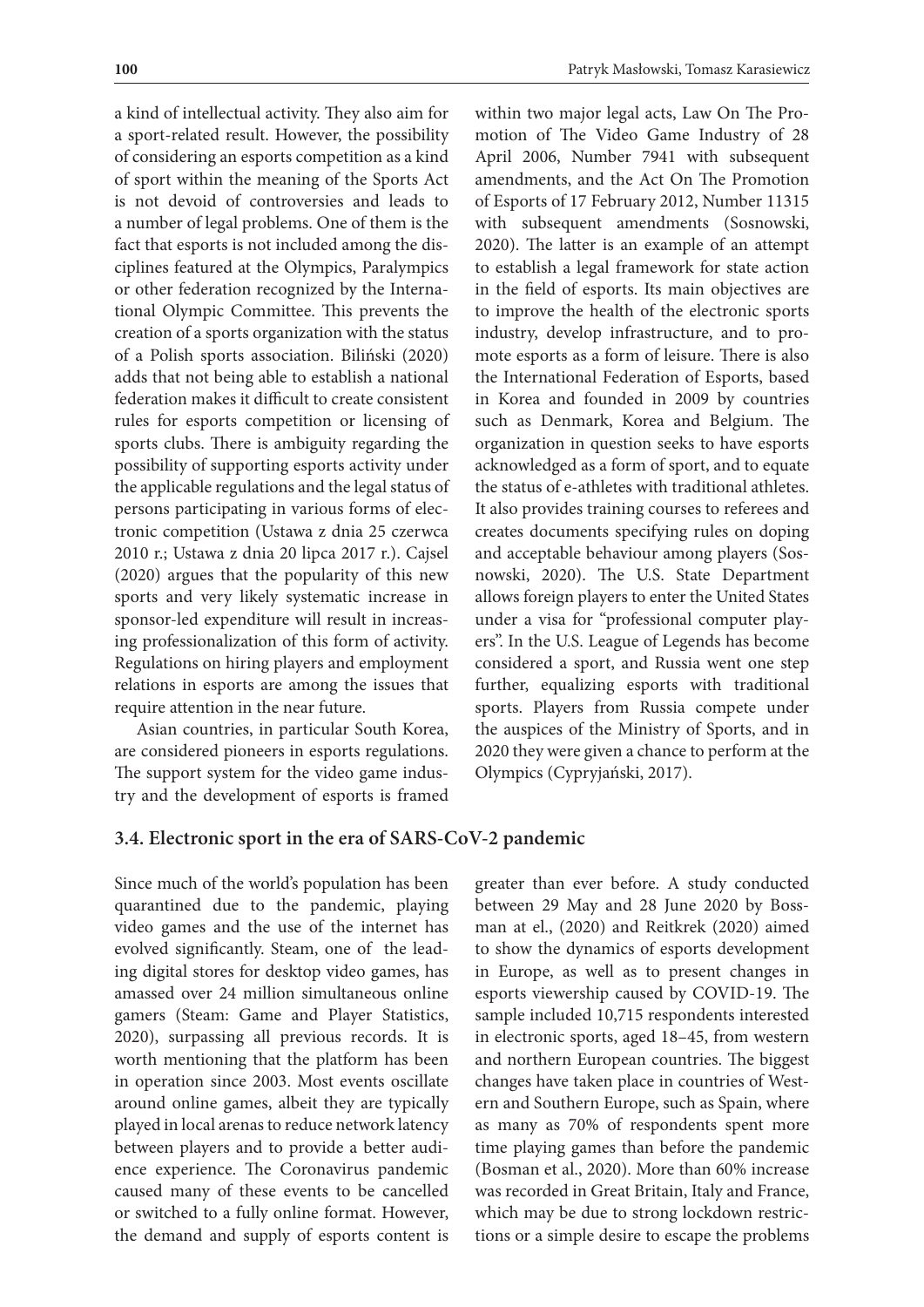of everyday life and fill their spare time. Scandinavian countries, on the other hand, featured only minor changes, as esports is very popular

#### **3.5. Analysis of survey results**

The form was completed by 172 people, including 7 females and 165 males. The respondents were divided into five age groups categorised as follows: under 16 years, 16–25 (people studying in high schools, technical schools, vocational schools, students and young working people); 26–35 (those who have finished compulsory education); 36-45 (adults), 50+ (people who experienced the beginnings of esports in their youth). The largest age group was between 16 and 25 years old – 83% (143 respondents), followed by the age group  $26-35 - 15\%$  (26). Most respondents had secondary education, 53% (92), while 23% held tertiary education. Another question concerned the time period of respondents' interest in electronic sports. Exactly 50% of interviewees had been interested in esports for 5 years and more, which is indicative of their considerable knowledge. Interestingly, only 6 individuals (3.4%) had been fascinated by cybersport for less than a year. The main reasons for their interest in esports (Fig. 1A) involved emotions and the

in this part of the continent, and the society has a tradition of social isolation.

atmosphere during the competition, passion for computer games, as well as rivalry. More than two-thirds of respondents indicated these qualities. High prize pools in esports competitions and passion for traditional sports were the least important factors for the surveyed, with less than 16% answers. Forty-three percent (73) of surveyed had not participated in any electronic sports event as a supporter, player, organiser or volunteer.

The questionnaire section regarding sports tourism was filled in by 99 respondents (57%) who have participated in electronic sports competitions. The most popular events among the respondents were IEM Katowice and PGL Major in Krakow (Professional Gamers League; championship tournament in Counter-Strike: Global Offensive), which took place in 2017. When asked how they reached the locations of the esports events, almost half of the surveyed (48%) chose car as their main means of transport.



**Figure 1.** Respondents' answers to the topic: A – Main reasons for interest in esports; B – Type of transport used to reach the host city; C – Most popular places visited beside main reason of arrival; D – Interviewees' opinion about the development of sports tourism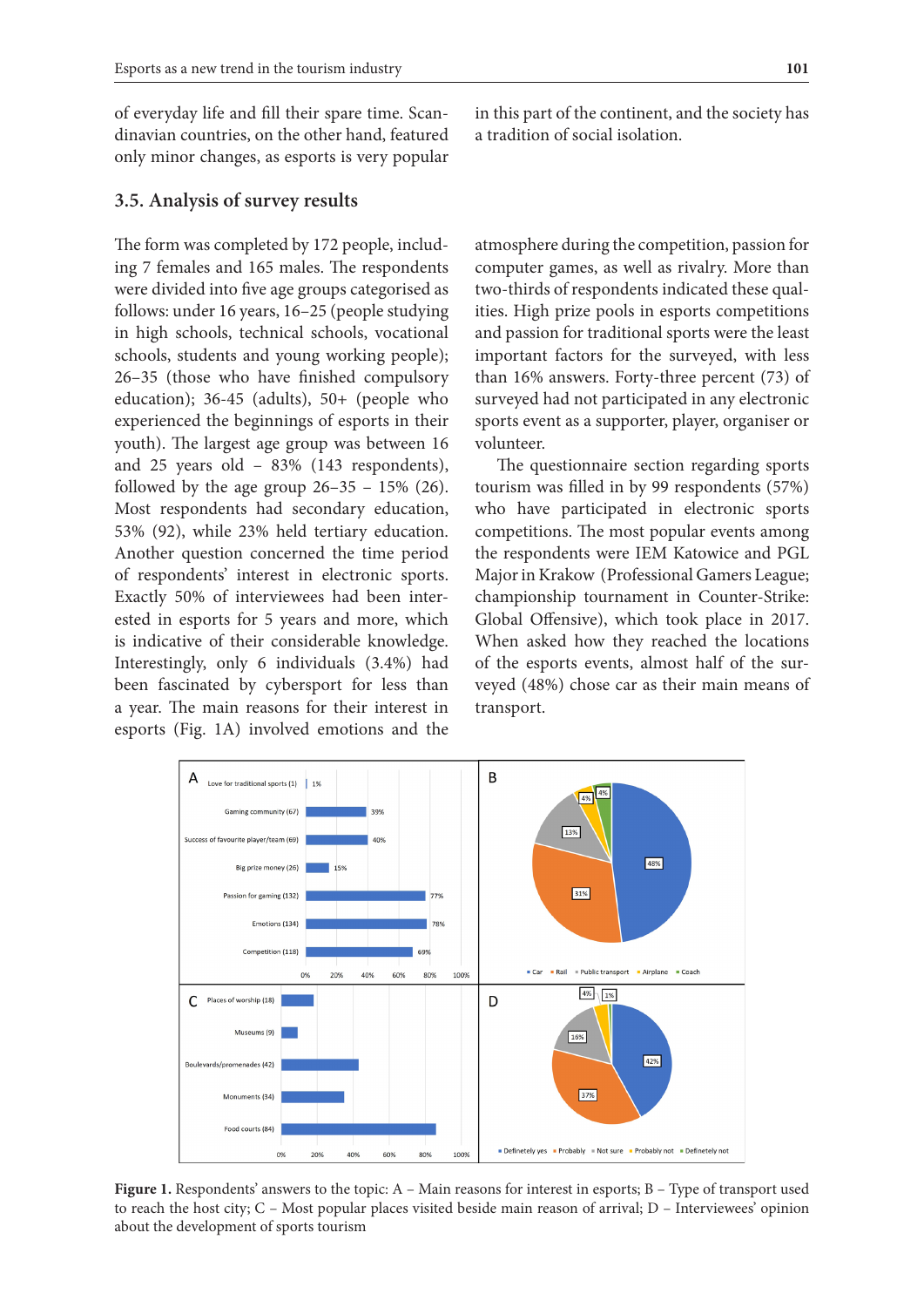Less than a third (31%) travelled by train, and 13% of the interviewees used other forms of public transport, hence they were probably fortunate enough to have the competition held in their place of residence. Only one of the respondents opted for coach or air travel (Fig. 1B). With the question pertaining to the length of journey to the event, the answer 3–6 hours was chosen 39 times. For more than half of respondents it took less than 3 hours to get to the venue. Twenty-seven drove between 1 and 3 hours, and twenty-five individuals travelled less than an hour (27.3% and 25.3%, respectively). Only eight respondents spent more than 6 hours travelling to the event location. Beside watching the show and cheering their favourite teams or players, esports enthusiasts usually have a sizable amount of spare time. Among the most popular places visited outside of the competition, respondents usually (86%) mentioned food courts. The respondents also visited typical tourist attractions, i.e. boulevards or promenades (indicated by more than 42%) and historical monuments (34%). Among the places that were least frequently visited in their leisure respondents mentioned places of worship (18%) and museums (9%). Such a result can be explained by the young age of the esports audience, and their preference for entertainment, adrenaline and unforgettable emotions (Fig. 1C).

When asked about the factors that led to their arrival at a particular place of the competition, in addition to the competition itself, 47% of surveyed mentioned the influence of friends who, perhaps, participated in such events before. Another frequently highlighted factor was the tourist quality of the tournament places – selected 41 times (41.4%). Other motives included low prices of accommodation (more than 19%) and affordable tickets for various means of transport (11%). For 9% respondents a significant factor was close distance to the event from the place of their residence. They were likely living in the cities where electronic sports events took place.

The last part of the form included questions about the current trends in esports tourism and

its potential development (Fig. 1D). Almost 80% of the respondents believed that esports tourism will continue to grow. This finding is encouraging and may potentially help direct the tourism industry towards this particular sector, as well as create new types of offers for tourists. Only 5% respondents had negative opinion on the development of sports tourism. Less than 16% of the surveyed could not determine whether there would be progress or decline in this type of tourism in the future. Finally, respondents were asked to express their views on the impact of electronic sports on the tourism industry in the coming years. There was a number of interesting answers, for example: "In my opinion, electronic sports will have a very important impact on the tourism industry in the future in larger cities. Esports is becoming more and more popular, so more fans coming to various events will use the services of hotels and accommodation, as well as local attractions." (Male, 16–25, university education). Another respondent answered: "I think positively. First of all, it will guarantee increased tourist traffic, perhaps outside the so-called high season. Cities that are not strictly tourist cities (like coastal and mountain towns), such as Katowice, have a good chance of making a profit. It is quite possible that people who would like to travel or go somewhere from time to time, but who do not like sightseeing as such, will find esports a good motivation for travelling. It can become their new interest" (Female, 16–25, higher education). Another answer states: "The industry will grow steadily, which will increase tourism revenues. Hotels, restaurants and more will benefit. Esports events held in a given city/country will popularise the region, which will result in the will to return to such a place" (Male, 16–25, university education). Finally: "Big events attract tourists from all over the world. With the development of tournaments and esports events, more and more people will visit the places, thereby driving the local economy, but also the tourism industry itself" (Male, 16-25, secondary education).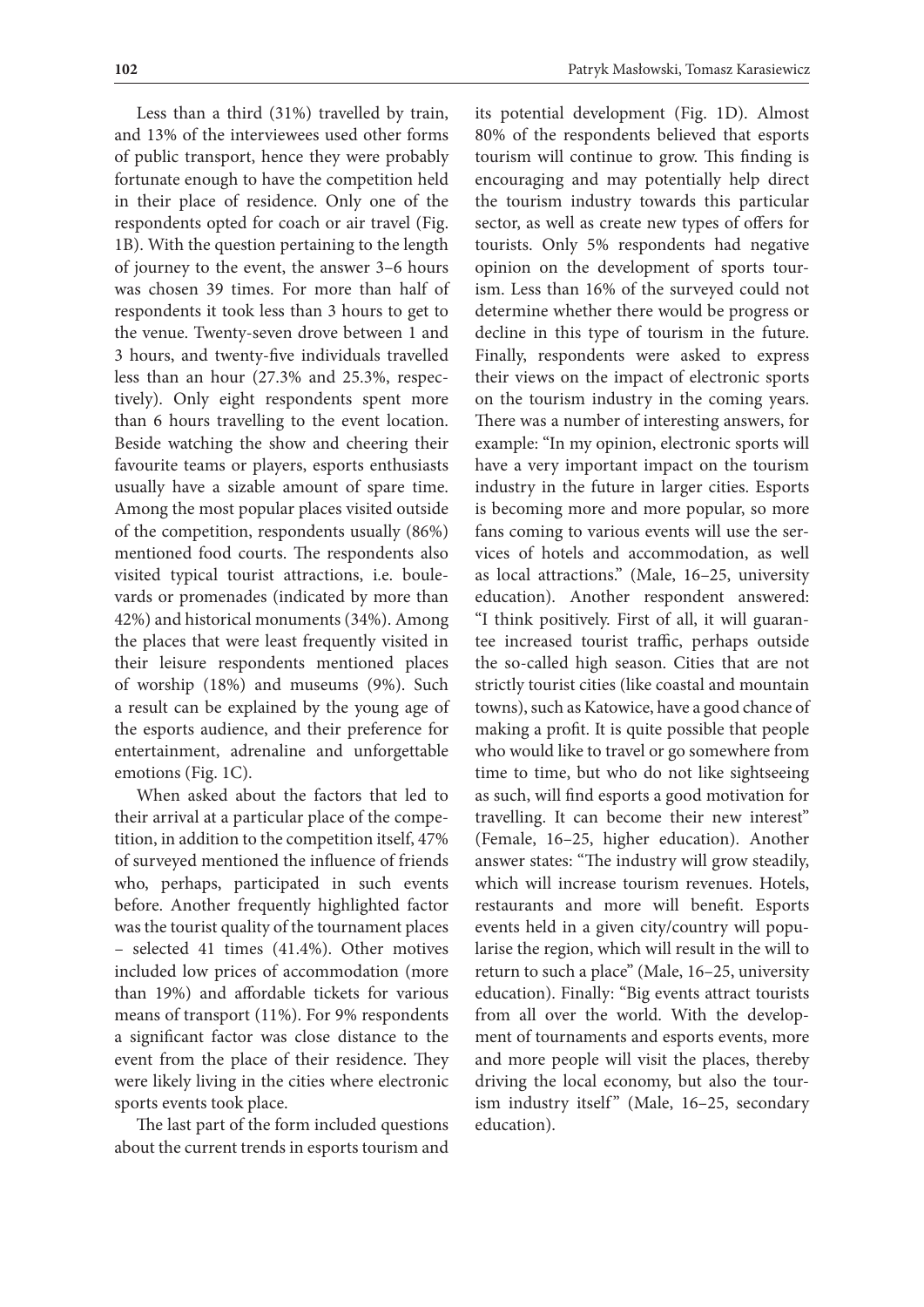## **4. Discussion**

The article presents the trend for sports tourism related to the development of electronic sports. Organizing traditional sporting events generates tourist visits and economic value for host cities. The phenomenon in question ought to be regarded as essential for territorial marketing policy, considering the opportunity for attracting tourists and expanding this sector in cities and regions. Said trend can be extrapolated to esports events, which are creating a phenomenon called esports tourism. Vegara-Ferri et al. (2020) undertook a study in this growing field of tourism with the article: "Evaluation of the tourist perception of the spectator in an esports event," which analysed the impact of electronic sports on tourism based on an esports event in Barcelona, Spain. The sample counted 390 people who took part in the competitions, and the results of the research served as a starting point for creating a strategy to encourage large numbers of tourists to attend electronic sports

## **5. Conclusions**

Summing up, esports is a growing trend in tourism. Not only does it drive the sectors associated with it, but also encourages people (mainly of young age) to compete in this type of events. Sports tourism is becoming more popular with each successive international event, bringing tens or hundreds of thousands of fans to the host cities. A good example of this is the cyclical competition held in the Katowice Spodek arena (Poland), attracting massive crowds of fans from all over the world. Intel Extreme Masters in Katowice is a flagship tournament aimed at young people. For them Silesia is no longer associated with coal and dullness, but with hospitality and a well-organized event. It is these people who will travel in a few or a dozen years, search for a place to live, start businesses, make important decisions. Esports enthusiasts are most often between 16 and 35 years old and predominantly comprise men, who seem to be more interested in cybersport than women.

tournaments in the future. More than 92% were men and less than 7% were women. In order to compare the results with the authors' studies, the following results should be called upon. For 73.5% of respondents, participation in esports competitions was the main reason for coming to the place. Typically, between 3.6 and 2.4 people accompanied a single tourist, 81% of them were friends and 15% relatives. Sports tourists travelled more than 93 km on average to reach the competition arena (Vegara-Ferri at al., 2020). Only 8.6% of surveyed spent their leisure time differently than at the event itself, and one in four spent time in a restaurant. There is a considerable similarity with the results obtained by the authors of this work. They show almost identical pattern, namely that food serving facilities are the most frequented objects outside the main destination, and other cultural or historical places do not enjoy much interest of the esports audience.

They travel to cities on their own or by using cheap means of public transport. In their spare time they visit catering services, public spaces, most popular sights of a given location and much less often go to places related to culture or art. The most important factors leading to the arrival at the competition venue are the tourist values of the location or low prices of accommodation. This information should be used by tourist agencies, catering or transport services and other companies to create an offer that will be suitable to attract potential visitors from any corner of the world. The vast majority of people interested in esports are convinced that the trend of electronic sport in the tourism industry will grow, as events attract more sports tourists to the host cities with each subsequent organised tournament. It remains to be seen whether potential host cities will show interest in this phenomenon and start benefitting from it. The COVID-19 pandemic, the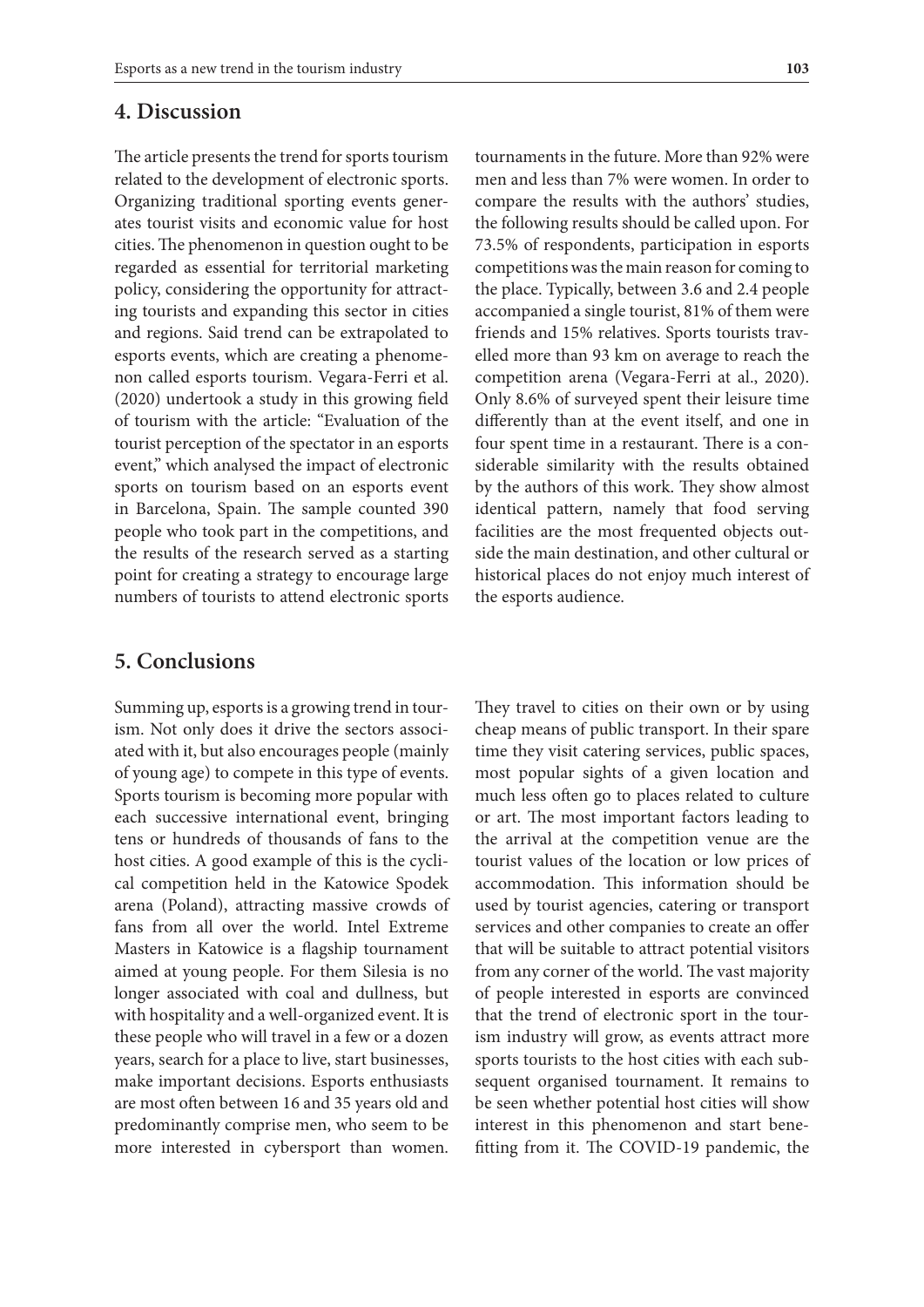resulting restrictions on meetings, cancelling esports events and transferring the competition to the Internet only supports the development of the esports community. Most likely, after the

pandemic there will be a sharp increase in the organisation of esports events with the participation of fans who want to spectate the performance live.

## **References**

- Alkier R., Demirkiran K., 2019. Esports: The Investment Opportunity Of The Decade For Regional Tourism Development. [In:] Strossmayer J.J., 2019, 8<sup>th</sup> International Scientific Symposium Economy Of Eastern Croatia -Vision And Growth, Osijek, 636–649.
- Antón M., 2018. Los Eventos de Deportes Electrónicos (Esports) Como Herramienta de Promoción Turística. XII Congreso Virtual Internacional Turismo y Desarrollo, Spain, 77–89.
- Babbie E., 2004. Badania Społeczne w praktyce. Wydawnictwo Naukowe PWN, Warszawa [In Polish].
- Biliński M., 2020. Problemy prawne działalności z zakresu e-sportu. [In:] Klimczyk Ł., Leciak M. (Eds.), E-sport. Aspekty prawne. Monografie prawnicze. C.H. Beck, Warszawa, 3-13 [In Polish].
- Bończak B., 2013. Aktywne formy turystyki problemy terminologiczne. [In:] Wiluś R., Wojciechowska J. (Eds.), Nowe – stare formy turystyki w przestrzeni, Warsztaty z Geografii Turyzmu 3, Wydawnictwo Uniwersytetu Łódzkiego, Łódź, 49–62 [In Polish].
- Bosman S., Keller F., Rietkerk R., 2020. Esports in Europe: High Engagement and Even Higher Potential. PayPal Report, Newzoo, https://filecache.mediaroom.com/mr5mr\_paypal\_uk/178070/PayPal%20Report%20on%20 Esports%20in%20Europe%202020.pdf.
- Cajsel W., 2020. Problemy prawne zatrudnienia w e-sporcie. [In:] Klimczyk Ł., Leciak M., (Eds.), E-sport. Aspekty prawne. Monografie prawnicze. C.H. Beck, Warszawa, 47-67 [In Polish].
- Cypryjański M., 2017. E-sport. Optymalizacja gracza. Helion, Gliwice [In Polish].
- De la Navarre T., 2020. Biggest eSports Live Events in History, https://www.lineups.com/esports/biggest-esportslive-events-in-history (Date of access: 14.06.2021).
- Duran H.B., 2019. Riot: LEC Spring Split Finals Contributed \$2.6M to Rotterdam Economy. The Esports Observer, Sports Business Journal, https://esportsobserver.com/riot-tourism-lec-spring-rotterdam (Date of access: 12.10.2020).
- Gibson H., 1998. Active Sport Tourism: Who Participate?. Leisure Studies 17(2), 155–172.
- Hodowany J., 2020. Imprezy e-sportowe w Polsce charakterystyka. [In:] Banaszek M., Patkowski K., Walczak A. (Eds.), E-sport 2020. Raport ekspercki. Biznes – Rynek pracy – Edukacja. Collegium Da Vinci, Poznań [In Polish].
- Kazimierczak M., Malchrowicz-Mośko E., 2013. Specific and Developmental Trends of Sport Tourism. Folia Turistica 28, 67–90 [In Polish with English abstract].
- Malchrowicz-Mośko E., 2018. Turystyka sportowa. AWF w Poznaniu, Poznań [In Polish].
- Pawlikowska-Piechotka A., 2016. Sports tourism: Active and passive participation in sporting events (amateur and professional). Tourism 26(1), 94–96.
- Rietkerk R., 2020. Newzoo's Esports Trends to Watch in 2020, https://newzoo.com/insights/articles/newzoos-esports-trends-to-watch-in-2020 (Date of access: 20.09.2020).
- Rosiak M., 2018. Świadectwo pewnej patologii. Men's Health 5(164), 57–62 [In Polish].
- Sosnowski W., 2020. Prawne i organizacyjne uwarunkowania rozwoju e-sportu w Republice Korei (Korei Południowej). [In:] Klimczyk Ł., Leciak M., (Eds.), E-sport. Aspekty prawne. Monografie prawnicze. C.H. Beck, Warszawa, 15-30 [In Polish].
- Standeven J., De Knop P., 1999. Sport tourism. Human Kinetics, Champaign, pp. 376.
- Ustawa z dnia 25 czerwca 2010 r. O sporcie. Dz. U. 2010, nr 127, poz. 857 [In Polish].
- Ustawa z dnia 20 lipca 2017 r. o zmianie ustawy o sporcie oraz ustawy o ujawnianiu informacji o dokumentach organów bezpieczeństwa państwa z lat 1944–1990 oraz treści tych dokumentów. Dz.U. 2017 poz. 1600.
- Vegara-Ferri J.M., Ibáñez-Ortega D., Carboneros M., López-Gullón J.M., Angosto S., 2020. Evaluation of the tourist perception of the spectator in an eSport event. Publicaciones 50(1), 373–386 [In Spanish].